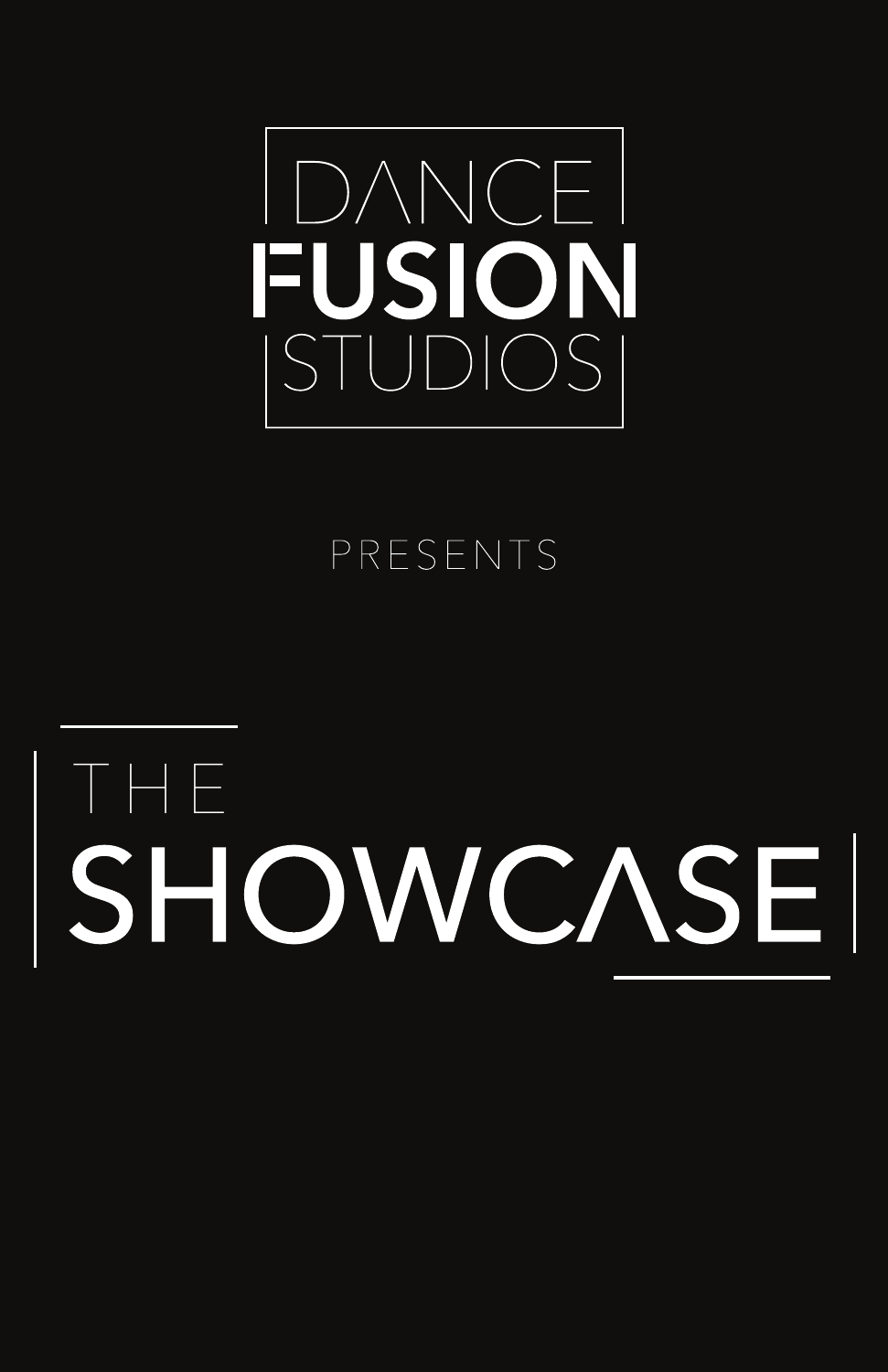|              | <b>Disney</b> Dance Camp   |
|--------------|----------------------------|
| Ages         | $3 - 8$                    |
| Dates        | July 18th, 20th, & 22nd    |
| Times        | $9am - 2pm$                |
| <b>Price</b> | \$175                      |
|              | <b>Princess Dance Camp</b> |
| Ages         | $3 - 8$                    |
| Dates        | August 1st, 3rd, & 4th     |
| <b>Times</b> | $9am - 2pm$                |
| Price        | \$175                      |
|              | <b>Summer Intensive</b>    |
| Ages         | 8+                         |
| Dates        | August 15th–19th           |
| <b>Times</b> | $9am - 3pm$                |
| Price        | \$350                      |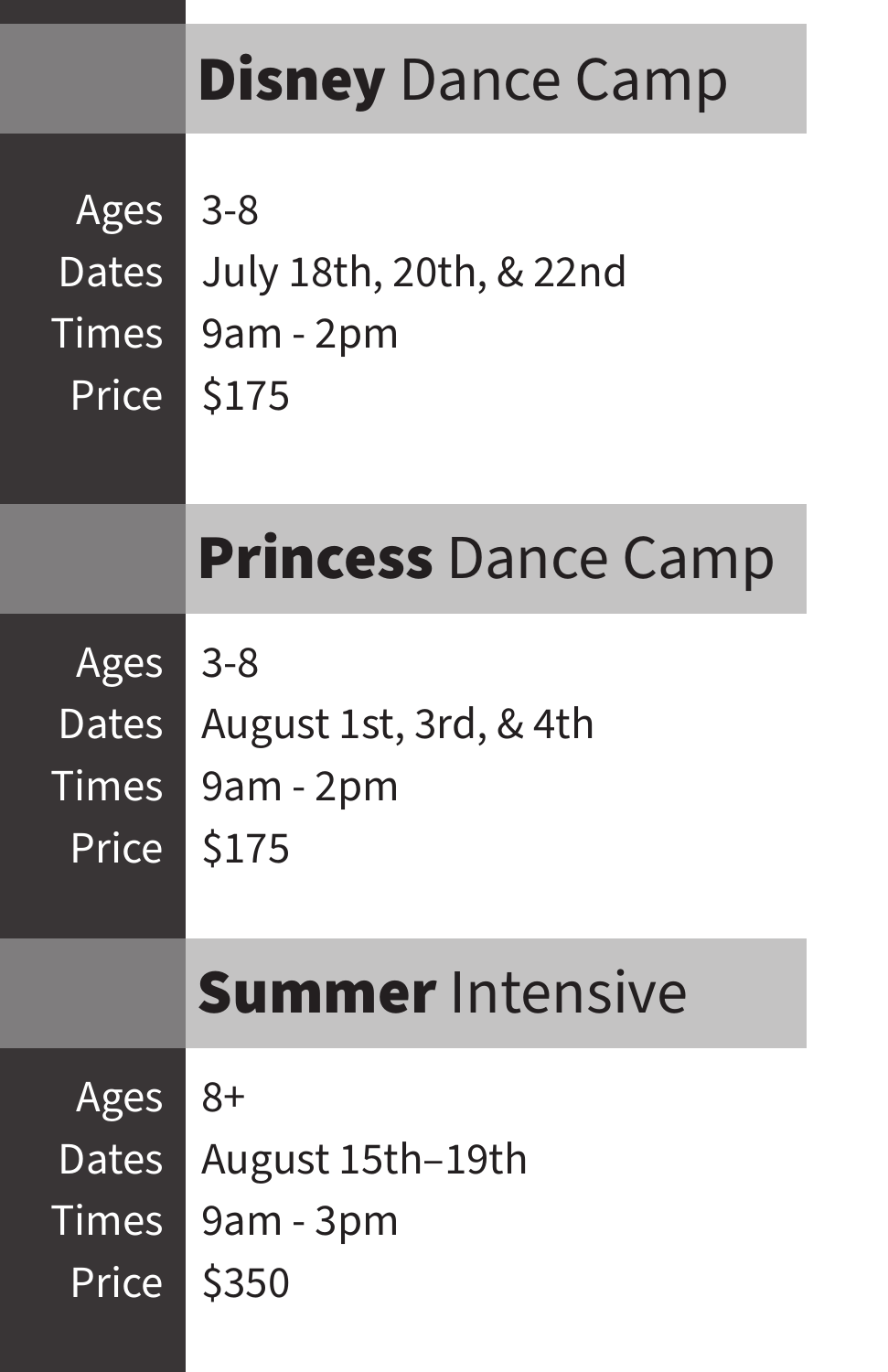- **1. Coming In Hot** Julia Canto, Enza Cordeiro, Gabriella Gervasio, Giuliana Gervasio, Maeven Michalewich, Emily Norris, Lily Ouellette, Ava Paquet, Paxton Ramos, Ella Raposa, Madison Silva, RoseLee Williams
- **2. You're Welcome**  Madelyn Araujo, Everlee Braun, Mia Costa, Sophie DeAlmeida, Arya Lambert, Viviana Santos, Alessia Stack, Brielle Walsh
- **3. A Dream is a Wish**  Arrow Blackson, Ivy Blackson, Stella DeAlmeida, Anna-Mae Moniz, Elliana Pedro, Zoey Pimentel, Jane Pompetti, Paisley Ponte, Lilianna Ramos, Chloe Silva, Lillian Wotton
- **4. Boss**  Ayanna Jubah, Corinne Mello, Maeven Michalewich, Ava Nicholson, Lily Ouellette, Ava Paquet, Ella Raposa, Alana Silveira
- **5. Make it Rain** Olivia Connelly, Lila Crosby, Alexia Freeman, Kaitlyn Geiger, Katie Heiser, Allyson Legault, Lilianna Melo, Alexandra Neronha, Olivia Perreira, Madeleine Powell, Hope Rodrigues,
- **6. Turn Back The Clocks** Enza Cordeiro, Jamie Genannt, Gabriella Gervasio, Meadow Harper, Cece Herren, Madison Silva, Carly Sousa
- **7. Let's Get Loud**  Milana Araujo, Alyson Arruda, Rebecca Goncalves, Sophia Lopes, Adrienne Machado, Arianna Machado, Julia Morrissette
- **8. Pretty Girl Rock** Enza Cordeiro, Gabriella Gervasio, Giuliana Gervasio, Ava Paquet, RoseLee Williams
- **9. My Favorite Things** Raeghan Amaral, Cordelia Awad, Eliana Brum, Layla Cabral, Abigail Case, Avery Davoll, Grace Dufresne, Emilia Giovannini, Madison Levesque, Olivia Levesque, Madyson Rodrigues, Lucy Stearns, Lyla Steen, Leah Wilkinson
- **10. Debut** Gianna Bairos, Jamie Genannt, Meadow Harper, Cece Herren, Carly Sousa
- **11. Missing You** Lila Christy, Olivia Connelly, Lila Crosby, Kaitlyn Geiger, Katie Heiser, Alexandra Neronha, Madeleine Powell, Hailey Travassos
- **12. Swan Lake** Adrianna Antaya, Emma Borden, Alexandrina Cabral, Joy Canto, Julia Cormier, Makailyn Costa, Vanessa Couto, Iliana Deaver, Imani Deaver, Avery Herfert, Elle LeComte, Laila Madore, Graceyn Mello, London Mello, Ariana Menard, Sydney Neronha, Lillian Nicholson, Willow Paiva, Hannah Rodrigues, Dakota Soares, Skylar Walsh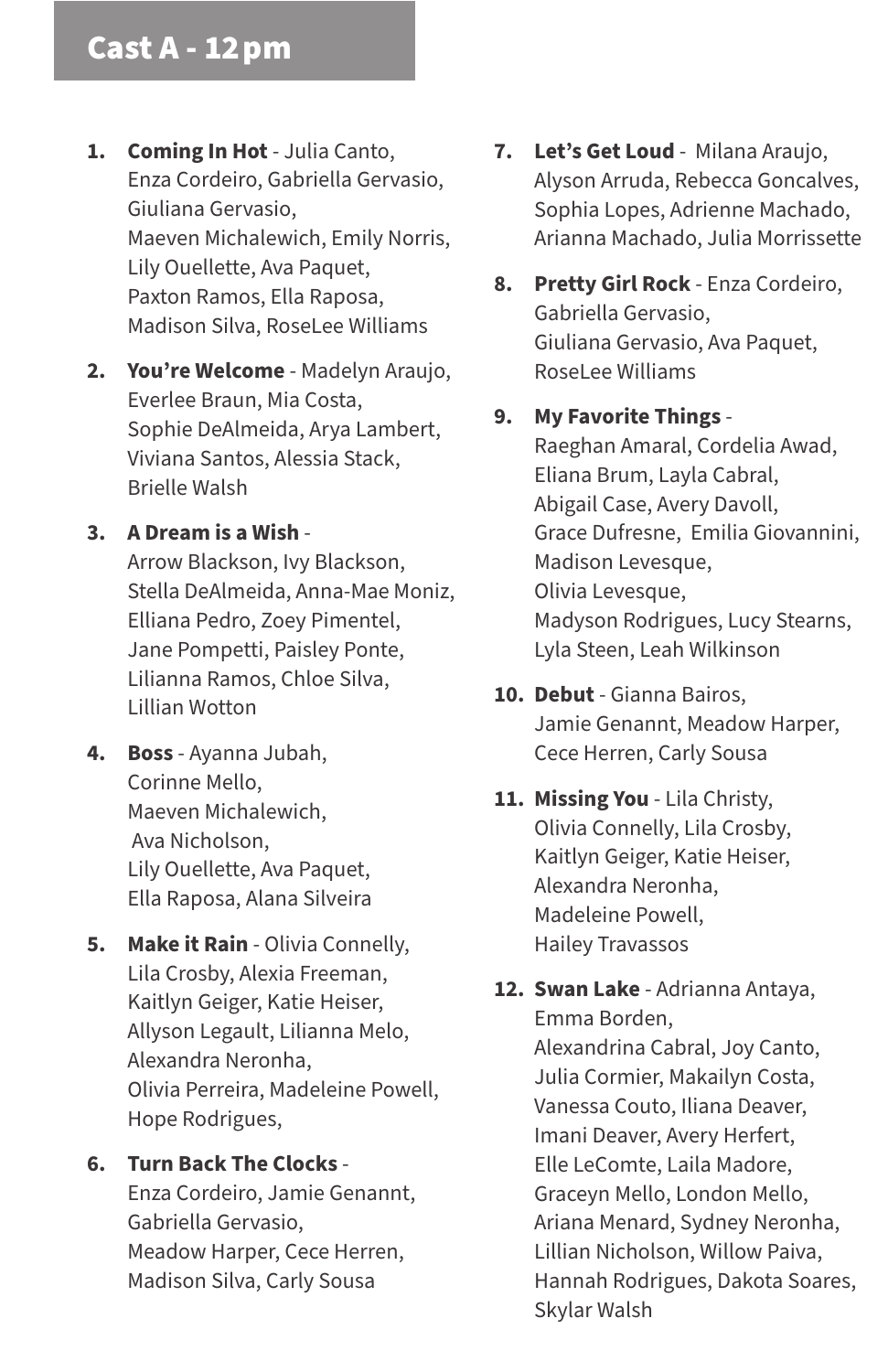- **13. Kryptonite** Enza Cordeiro, Gabriella Gervasio, Giuliana Gervasio, Maeven Michalewich, Lily Ouellette, Ava Paquet, Paxton Ramos, Ella Raposa, Madison SIlva, RoseLee Williams
- **14. Candy Hearts** Arrow Blackson, Ivy Blackson, Stella DeAlmeida, Anna-Mae Moniz, Elliana Pedro, Zoey Pimentel, Jane Pompetti, Paisley Ponte, Lilianna Ramos, Chloe Silva, Lillian Wotton

#### **15. Smoke and Mirrors** - Jamie Genannt and

Meadow Harper

**16. Feedback** - Lily DeCosta, Gabriella Gervasio, Emily Norris, Ava Paquet, Madison Silva, Carly Sousa

#### **17. We Don't Talk About Bruno** -

Aubrey Beaudoin, Elliott Bosi-Baude, Reagan Bosi-Baude, Lily Burns, Evette Cordeiro, Aveline Cote, Oaklee Jussaume, Kennedy Lewis, Grace Morrissette, Sadie Peckham, Madison Sellers, Priya Sousa, Racquel Souza, Lillian Sylvia

- **18. Think of Me** Olivia Connelly, Lila Crosby, Kaitlyn Geiger, Gabriella Gervasio, Katie Heiser, Alexandra Neronha, Olivia Perreira, Madeleine Powell, Carly Sousa, Hailey Travassos
- **19. Silence**  Giuliana Gervasio, Ayanna Jubah, Corinne Mello, Maeven Michalewich, Ava Nicholson, Lily Ouellette, Ella Raposa, Alana Silveira

#### **20. This is How We Do It** -

Adrianna Antaya, Makailyn Costa, Iliana Deaver, Imani Deaver, Madison Levesque, Olivia Levesque, Laila Madore, Trinnette Martinez, Ariana Menard, Peyton Monast, Nicholas Nalle, Lillian Nicholson, Willow Paiva, Hannah Rodrigues, Cadence Silva, Dakota Soares, Lyla Steen, Samuel Troia, Skylar Walsh, Harper Wentline, Leah Wilkinson

**21. Salute** - Milana Araujo, Alyson Arruda, Rebecca Goncalves, Sophia Lopes, Adrienne Machado, Arianna Machado, Julia Morrissette

#### **22. Physical** - Julia Canto,

Enza Cordeiro, Gabriella Gervasio, Giuliana Gervasio, Corinne Mello, Emily Norris, Ava Paquet, Ella Raposa, Madison Silva, RoseLee Williams

#### **23. Naked** - Gianna Bairos, Jamie Genannt, Meadow Harper, Cece Herren, Carly Sousa

#### Intermission

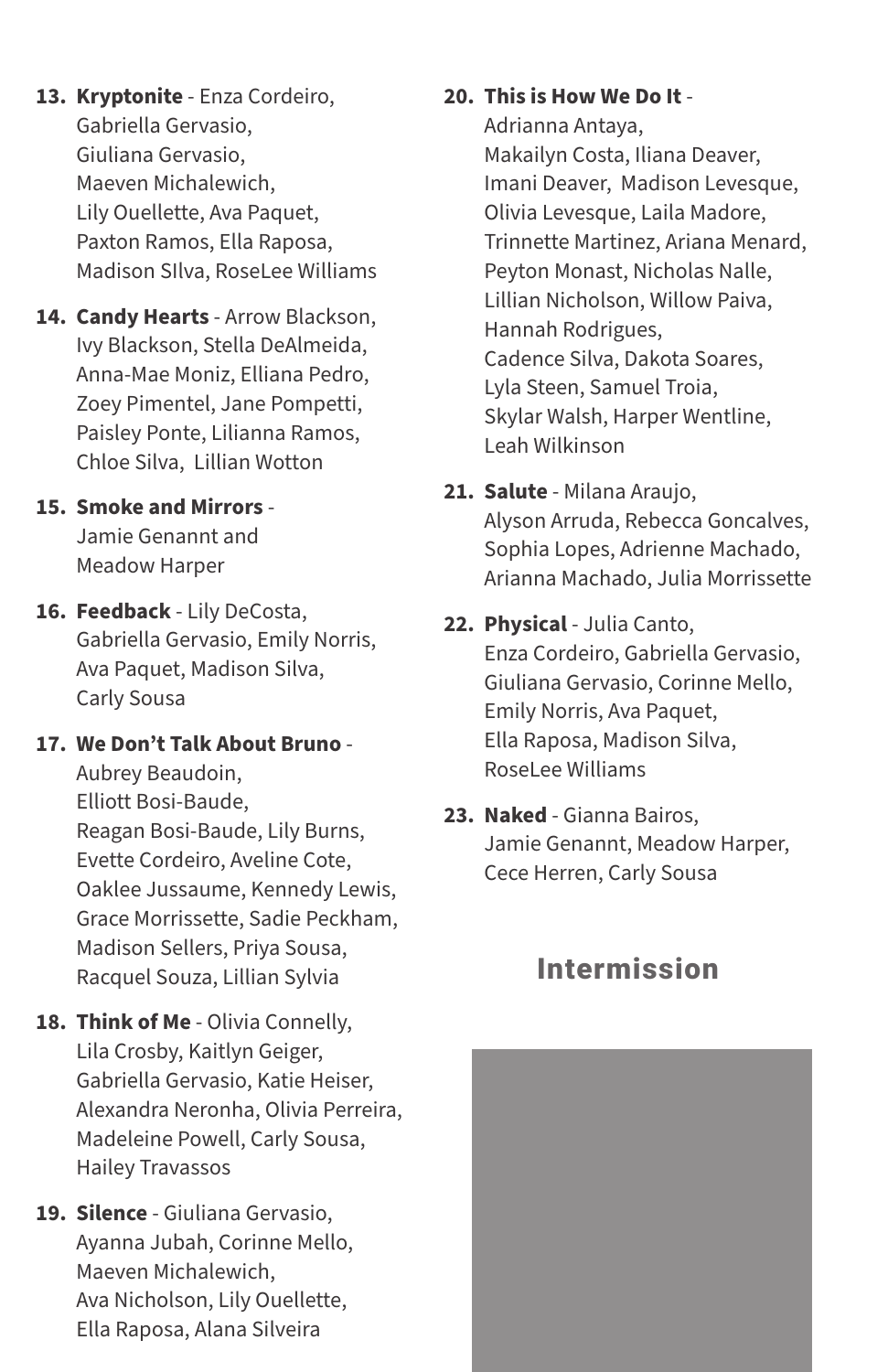- **24. Money Heist** Enza Cordeiro, Giuliana Gervasio, Maeven Michalewich, Lily Ouellette, Ava Paquet, Paxton Ramos, Ella Raposa, Madison Silva, RoseLee Williams
- **25. HOT HOT HOT** Aubrey Beaudoin, Elliott Bosi-Baude, Reagan Bosi-Baude, Lily Burns, Evette Cordeiro, Aveline Cote, Oaklee Jussaume, Kennedy Lewis, Grace Morrissette, Sadie Peckham, Madison Sellers, Priya Sousa, Racquel Souza, Lillian Sylvia
- **26. I'll Never Love Again** -

Raeghan Amaral, Cordelia Awad, Eliana Brum, Layla Cabral, Madison Levesque, Madyson Rodrigues, Lucy Stearns, Lyla Steen

- **27. Around the World**  Lila Crosby, Lilly DeCosta, Katie Heiser, Cece Herren, Alexandra Neronha, Carly Sousa, Jadyn Sousa, Keana Viveiros
- **28. Darling** Meadow Harper
- **29. John Wayne** Gianna Bairos, Julia Canto, Enza Cordeiro, Lilly DeCosta, Jamie Genannt, Gabriella Gervasio, Cece Herren, Emily Norris, Madison Silva, Carly Sousa
- **30. Breakdance** Gus LeComte, Trinnette Martinez, Romeo Prestipino, Owen Tavares, Michael Wentline
- **31. Sorry** Enza Cordeiro, Giuliana Gervasio, Paxton Ramos, RoseLee Williams
- **32. The Riot** Gianna Bairos, Lilly DeCosta, Cece Herren, Carly Sousa, Jadyn Sousa, Kasey Tappen, Keana Viveiros
- **33. Ain't Your Mama** -

Adrianna Antaya, Emma Borden, Alexandrina Cabral, Joy Canto, Julia Cormier, Makailyn Costa, Vanessa Couto, Avery Herfert, Elle LeComte, Laila Madore, Graceyn Mello, London Mello, Ariana Menard, Sydney Neronha, Lillian Nicholson, Willow Paiva, Hannah Rodrigues, Dakota Soares, Skylar Walsh

- **34. I Want You Back** Arrow Blackson, Ivy Blackson, Stella DeAlmeida, Anna-Mae Moniz, Elliana Pedro, Zoey Pimentel, Jane Pompetti, Paisley Ponte, Lilianna Ramos, Chloe Silva. Lillian Wotton
- **35. Hotel Party** Julia Canto, Gabriella Gervasio, Giuliana Gervasio, Ayanna Jubah, Corinne Mello, Maeven Michalewich, Emily Norris, Lily Ouellette, Ella Raposa, RoseLee Williams
- **36. Born Ready** Raeghan Amaral, Cordelia Awad, Eliana Brum, Layla Cabral, Abigail Case, Emilia Giovannini, Madison Levesque, Olivia Levesque, Madyson Rodrigues, Lucy Stearns, Lyla Steen
- **37. Hurts Like Hell**  Gianna Bairos, Jamie Genannt, Meadow Harper, Cece Herren, Carly Sousa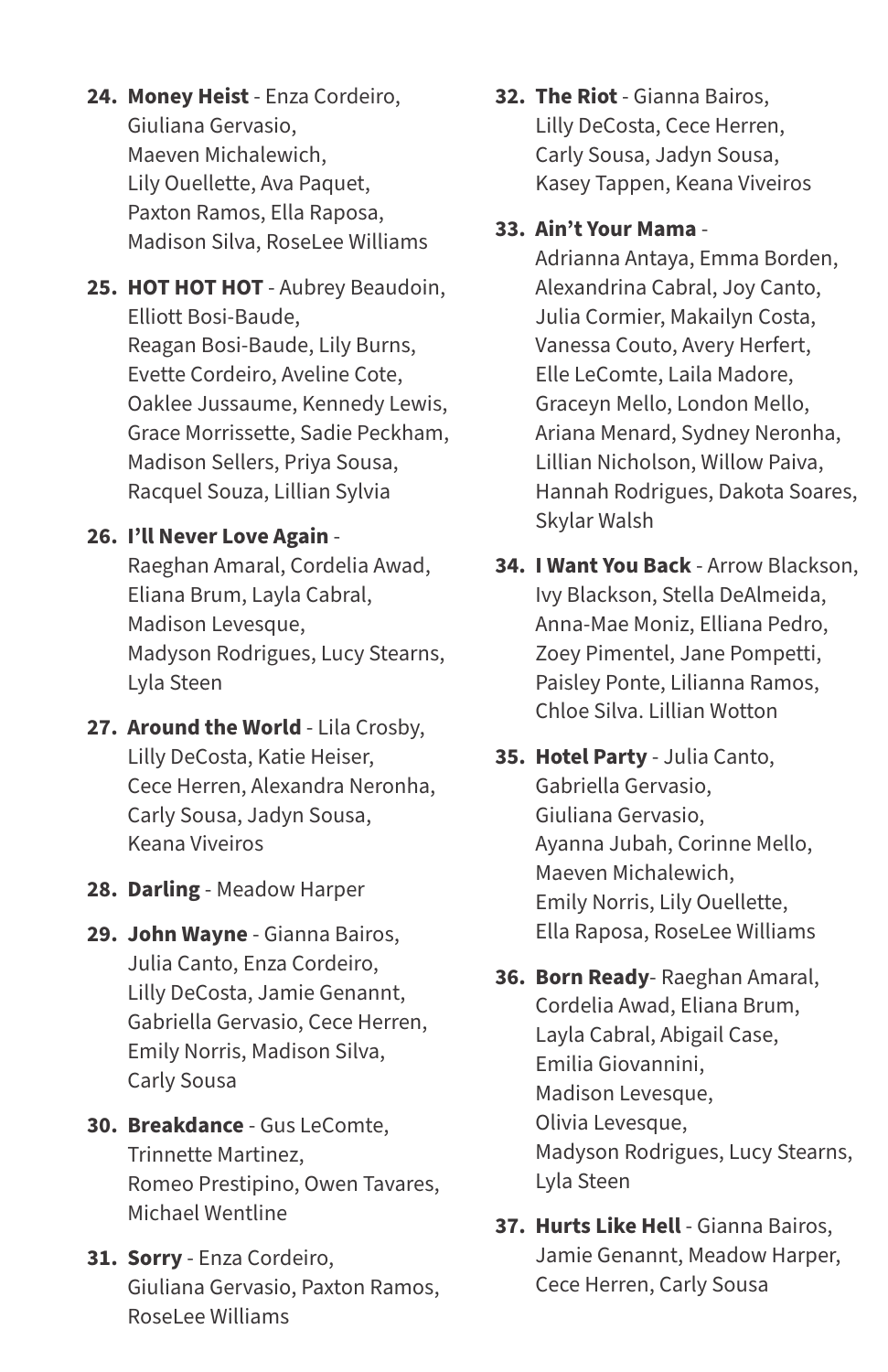- **38. Let Them Know** Lila Christy, Olivia Connelly, Lila Crosby, Kaitlyn Geiger, Katie Heiser, Alexandra Neronha, Olivia Perreira, Madeleine Powell, Hailey Travassos
- **39. Sax** Makailyn Costa, Ava Dumoulin, Avery Herfert, Laila Madore, Graceyn Mello, London Mello, Lillian Nicholson, WIllow Paiva, Harper Wentline
- **40. Guess I'm In Love** Julia Canto, Gabriella Gervasio, Giuliana Gervasio, Maeven Michalewich, Emily Norris, Ava Paquet, Paxton Ramos, Ella Raposa, RoseLee Williams
- **41. Case Of The Remix** -

Gianna Bairos, Lilly DeCosta, Cece Herren, Carly Sousa, Jadyn Sousa, Kasey Tappen, Keana Viveiros

**42. Prisoner** - Adrianna Antaya, Emma Borden, Eliana Brum, Layla Cabral, Abigail Case, Makailyn Costa, Vanessa Couto, Emilia Giovannini, Madison Levesque, Olivia Levesque, Laila Madore, Graceyn Mello, London Mello, Ariana Menard, Sydney Neronha, Dakota Soares, Lucy Stearns, Lyla Steen, Skylar Walsh

- **43. Out Here Grindin'** Julia Canto, Enza Cordeiro, Gabriella Gervasio, Giuliana Gervasio, Ayanna Jubah, Corinne Mello, Maeven Michalewich, Ava Nicholson, Emily Norris, Lily Ouellette, Ava Paquet, Paxton Ramos, Ella Raposa, Madison Silva, Alana Silveira, RoseLee Williams
- **44. Colors of the Wind** -

Milana Araujo, Alyson Arruda, Rebecca Goncalves, Sophia Lopes, Adrienne Machado, Arianna Machado, Julia Morrissette

- **45. Jump** Lily Burns, Stella DeAlmeida, Anna-Mae Moniz, Zoey Pimentel, Paisley Ponte, Chloe SIlva, Racquel Souza, Lillian Wotton
- **46. Love In The Dark** Gianna Bairos, Enza Cordeiro, Lilly DeCosta, Jamie Genannt, Gabriella Gervasio, Meadow Harper, Cece Herren, Emily Norris, Ava Paquet, Madison Silva, Carly Sousa

#### The End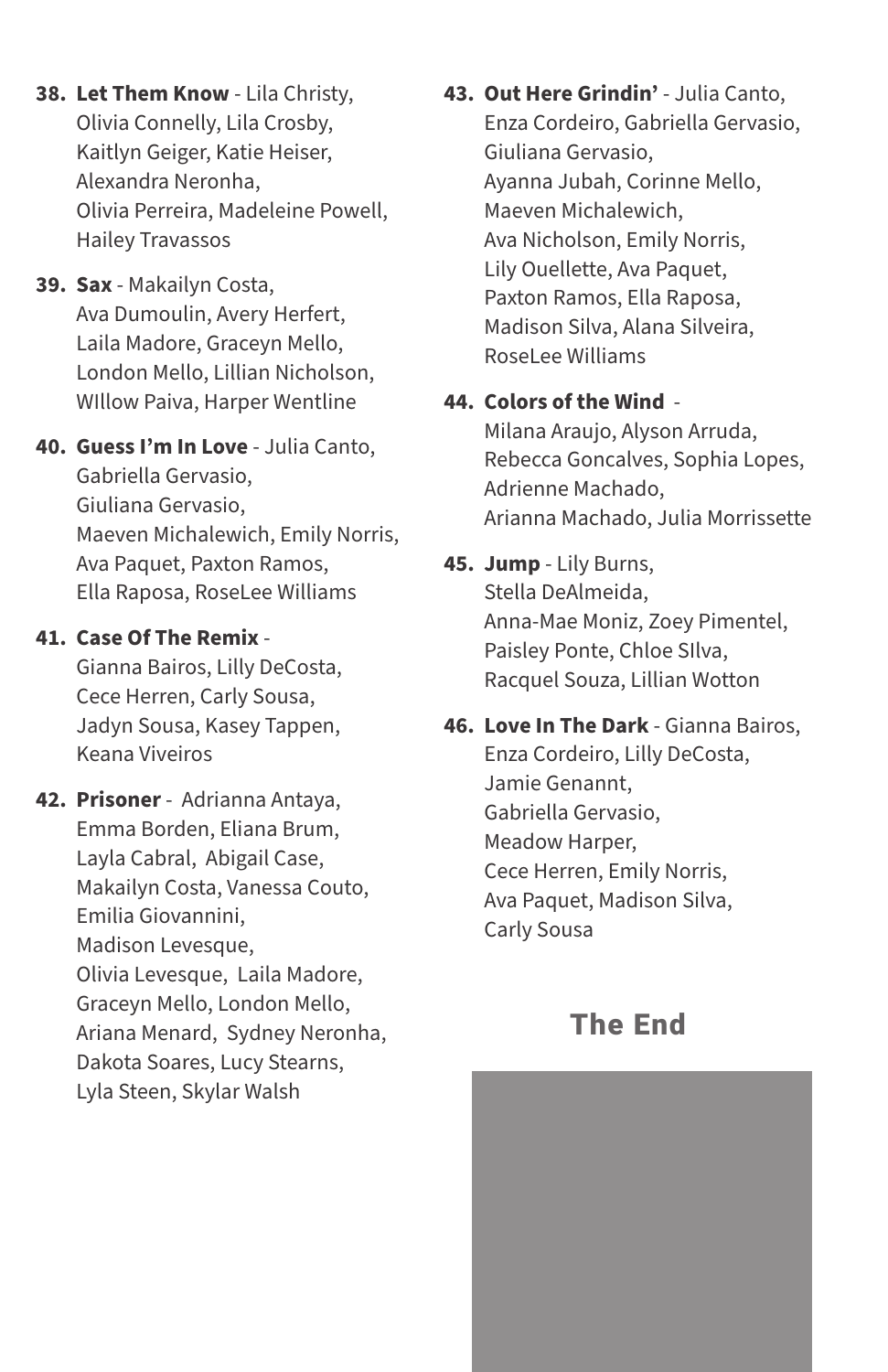## Register Before August 1st

## and receive a free

## Dance Fusion branded

## water bottle!



#### Register at www.dancefusionri.com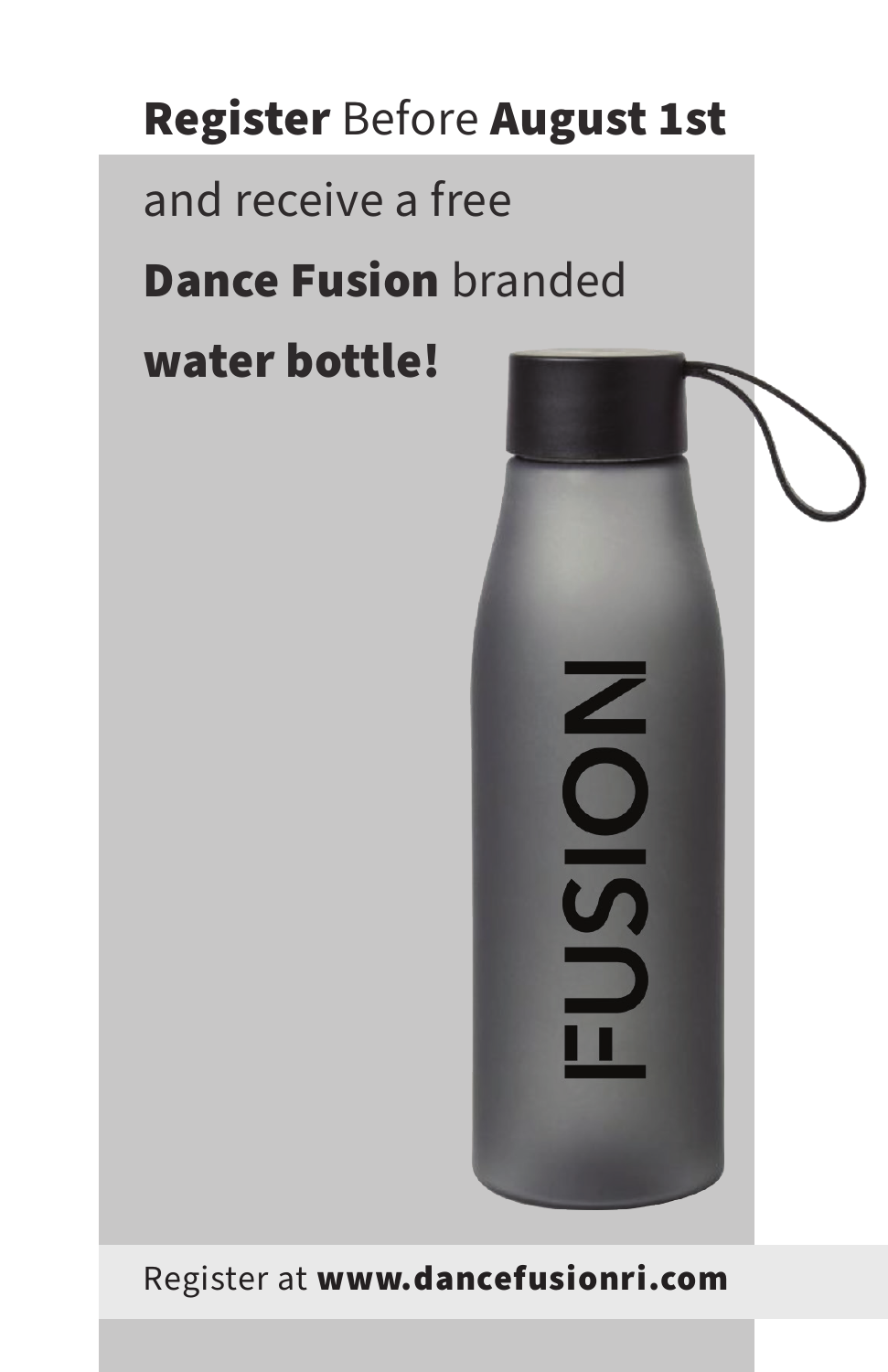#### Cast B - 5 pm

- **1. Coming In Hot** Julia Canto, Enza Cordeiro, Gabriella Gervasio, Giuliana Gervasio, Maeven Michalewich, Emily Norris, Lily Ouellette, Ava Paquet, Paxton Ramos, Ella Raposa, Madison Silva, RoseLee Williams
- **2. You're Welcome** Vivian Galante, Camila Pereira, Hayley Pereira, Hazel Rasmussen, Remi Rodrigues, Britlynn Williams

#### **3. A Dream is a Wish** -

Arrow Blackson, Ivy Blackson, Anna-Mae Moniz, Elliana Pedro, Zoey Pimentel, Jane Pompetti, Paisley Ponte, Lilianna Ramos, Chloe Silva. Lillian Wotton

- **4. Boss** Ayanna Jubah, Corinne Mello, Maeven Michalewich, Ava Nicholson, Lily Ouellette, Ava Paquet, Ella Raposa, Alana Silveira
- **5.** Make it Rain Olivia Connelly, Lila Crosby, Alexia Freeman, Kaitlyn Geiger, Katie Heiser, Allyson Legault, Lilianna Melo, Alexandra Neronha, Olivia Perreira, Madeleine Powell, Hope Rodrigues,

#### **6. Turn Back The Clocks** - Enza Cordeiro, Jamie Genannt, Gabriella Gervasio, Meadow Harper, Cece Herren, Madison Silva, Carly Sousa

- **7. Let's Get Loud** Emily Almeida, Catia Aylward, Bay Britto, Gray Cantara, Ava Dumoulin, Aura Frias, Brinley Jeffers, Mya Kennedy, Riley LeClerc, Sophia Louis, Harper Wentline
- **8. Pretty Girl Rock** Enza Cordeiro, Gabriella Gervasio, Giuliana Gervasio, Ava Paquet, RoseLee Williams

#### **9. My Favorite Things** -

Raeghan Amaral, Cordelia Awad, Eliana Brum, Layla Cabral, Abigail Case, Avery Davoll, Grace Dufresne, Emilia Giovannini, Madison Levesque, Olivia Levesque, Madyson Rodrigues, Lucy Stearns, Lyla Steen, Leah Wilkinson

- **10. Debut** Gianna Bairos, Jamie Genannt, Meadow Harper, Cece Herren, Carly Sousa
- **11. Missing You**  Lila Christy, Olivia Connelly, Lila Crosby, Kaitlyn Geiger, Katie Heiser, Alexandra Neronha, Madeleine Powell, Hailey Travassos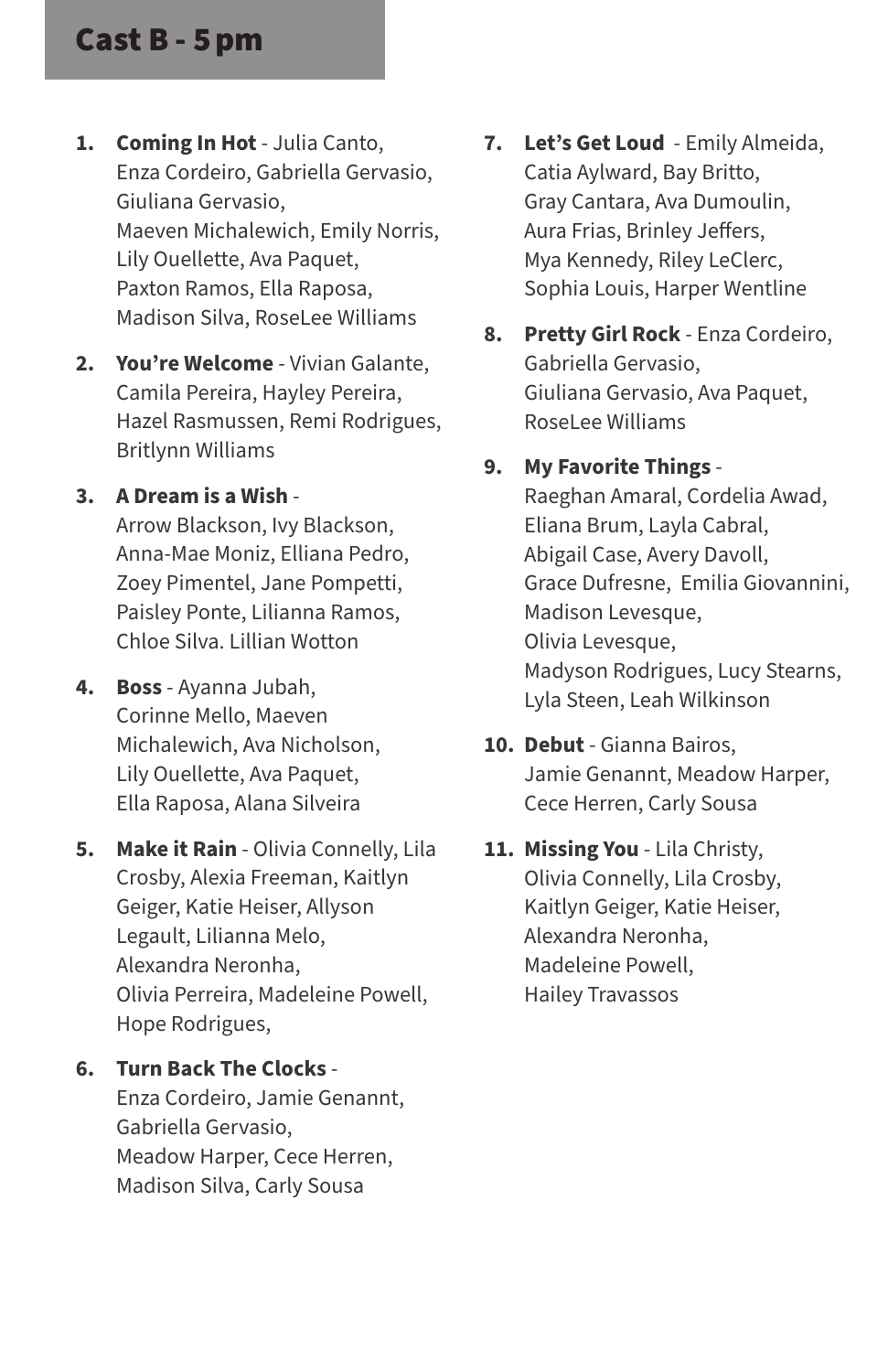- **12. Swan Lake** Adrianna Antaya, Emma Borden, Alexandrina Cabral, Joy Canto, Julia Cormier, Makailyn Costa, Vanessa Couto, Iliana Deaver, Imani Deaver, Avery Herfert, Elle LeComte, Laila Madore, Graceyn Mello, London Mello, Ariana Menard, Sydney Neronha, Lillian Nicholson, Willow Paiva, Hannah Rodrigues, Dakota Soares, Skylar Walsh
- **13. Kryptonite** Enza Cordeiro, Gabriella Gervasio, Giuliana Gervasio, Maeven Michalewich, Lily Ouellette, Ava Paquet, Paxton Ramos, Ella Raposa, Madison SIlva, RoseLee Williams
- **14. Candy Hearts** Arrow Blackson, Ivy Blackson, Anna-Mae Moniz, Elliana Pedro, Zoey Pimentel, Jane Pompetti, Paisley Ponte, Lilianna Ramos, Chloe Silva. Lillian Wotton
- **15. Smoke and Mirrors** Jamie Genannt and Meadow Harper
- **16. Feedback**  Lily DeCosta, Gabriella Gervasio, Emily Norris, Ava Paquet, Madison Silva, Carly Sousa
- **17. We Don't Talk About Bruno**  Sadie Amaral, Annabeth Camara, Mila DeMello, Remi DeMello, Aria Desmarais, Madison Mudd, Rhodes Rimmer, Bella Riquelme, Alivia Silveira, Sofia Sullivan, Kenslee Trial, Lucy Wentline
- **18. Think of Me**  Olivia Connelly, Lila Crosby, Kaitlyn Geiger, Gabriella Gervasio, Katie Heiser, Alexandra Neronha, Olivia Perreira, Madeleine Powell, Carly Sousa, Hailey Travassos
- **19. Silence** Giuliana Gervasio, Ayanna Jubah, Corinne Mello, Maeven Michalewich, Ava Nicholson, Lily Ouellette, Ella Raposa, Alana Silveira

#### **20. This is How We Do It** -

Adrianna Antaya, Makailyn Costa, Iliana Deaver, Imani Deaver, Madison Levesque, Olivia Levesque, Laila Madore, Trinnette Martinez, Ariana Menard, Peyton Monast, Nicholas Nalle, Lillian Nicholson, Willow Paiva, Hannah Rodrigues, Cadence Silva, Dakota Soares, Lyla Steen, Samuel Troia, Skylar Walsh, Harper Wentline, Leah Wilkinson

**21. It's Tricky** - Catia Aylward,

Bay Britto, Gray Cantara, Aubree DeAlmeida, Avriana DeAlmeida, Ava Dumoulin, Aura Frias, Mackenzie Hatzberger, Mya Kennedy, Riley LeClerc, Sophia Louis, Quinn Mello, Cora Tavares

**22. Physical** - Julia Canto, Enza Cordeiro, Gabriella Gervasio, Giuliana Gervasio, Corinne Mello, Emily Norris, Ava Paquet, Ella Raposa, Madison Silva, RoseLee Williams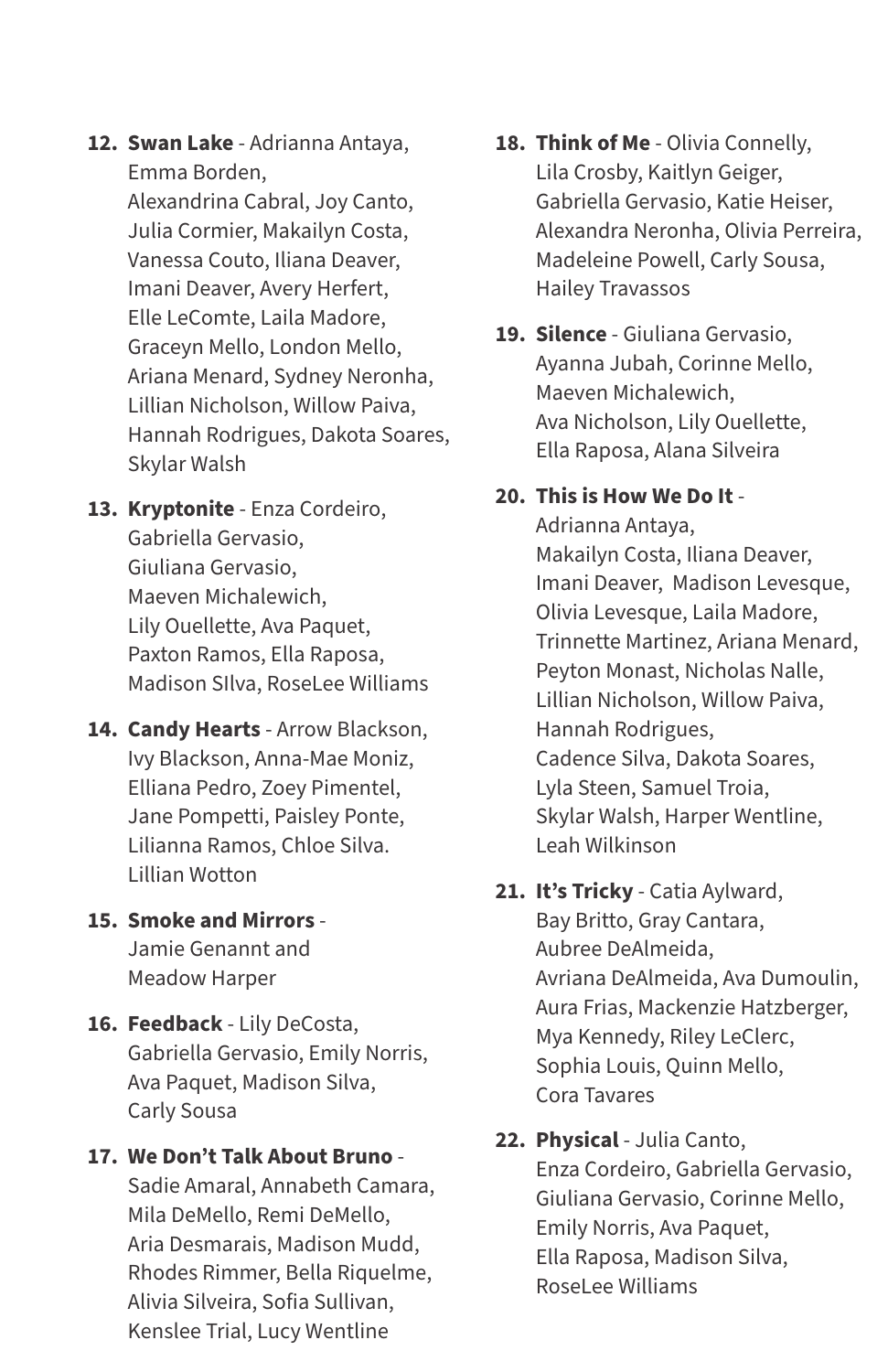**23. Naked** - Gianna Bairos, Jamie Genannt, Meadow Harper, Cece Herren, Carly Sousa

#### Intermission

- **24. Money Heist**  Enza Cordeiro, Giuliana Gervasio, Maeven Michalewich, Lily Ouellette, Ava Paquet, Paxton Ramos, Ella Raposa, Madison Silva, RoseLee Williams
- **25. HOT HOT HOT** Sadie Amaral, Annabeth Camara, Mila DeMello, Remi DeMello, Aria Desmarais, Madison Mudd, Rhodes Rimmer, Bella Riquelme, Alivia Silveira, Sofia Sullivan, Kenslee Trial, Lucy Wentline
- **26. I'll Never Love Again** -

Raeghan Amaral, Cordelia Awad, Eliana Brum, Layla Cabral, Madison Levesque, Madyson Rodrigues, Lucy Stearns, Lyla Steen

- **27. Around the World** Lila Crosby, Lilly DeCosta, Katie Heiser, Cece Herren, Alexandra Neronha, Carly Sousa, Jadyn Sousa, Keana Viveiros
- **28. Darling** Meadow Harper
- **29. John Wayne** Gianna Bairos, Julia Canto, Enza Cordeiro, Lilly DeCosta, Jamie Genannt, Gabriella Gervasio, Cece Herren, Emily Norris, Madison Silva, Carly Sousa
- **30. Breakdance**  Gus LeComte, Trinnette Martinez, Romeo Prestipino, Owen Tavares, Michael Wentline
- **31. Sorry** Enza Cordeiro, Giuliana Gervasio, Paxton Ramos, RoseLee Williams
- **32. The Riot** Gianna Bairos, Lilly DeCosta, Cece Herren, Carly Sousa, Jadyn Sousa, Kasey Tappen, Keana Viveiros

#### **33. Ain't Your Mama** -

Adrianna Antaya, Emma Borden, Alexandrina Cabral, Joy Canto, Julia Cormier, Makailyn Costa, Vanessa Couto, Avery Herfert, Elle LeComte, Laila Madore, Graceyn Mello, London Mello, Ariana Menard, Sydney Neronha, Lillian Nicholson, Willow Paiva, Hannah Rodrigues, Dakota Soares, Skylar Walsh

- **34. I Want You Back** Arrow Blackson, Ivy Blackson, Anna-Mae Moniz, Elliana Pedro, Zoey Pimentel, Jane Pompetti, Paisley Ponte, Lilianna Ramos, Chloe Silva, Lillian Wotton
- **35. Hotel Party** Julia Canto, Gabriella Gervasio, Giuliana Gervasio, Ayanna Jubah, Corinne Mello, Maeven Michalewich, Emily Norris, Lily Ouellette, Ella Raposa, RoseLee Williams
- **36. Born Ready** Raeghan Amaral, Cordelia Awad, Eliana Brum, Layla Cabral, Abigail Case, Emilia Giovannini, Madison Levesque, Olivia Levesque, Madyson Rodrigues, Lucy Stearns, Lyla Steen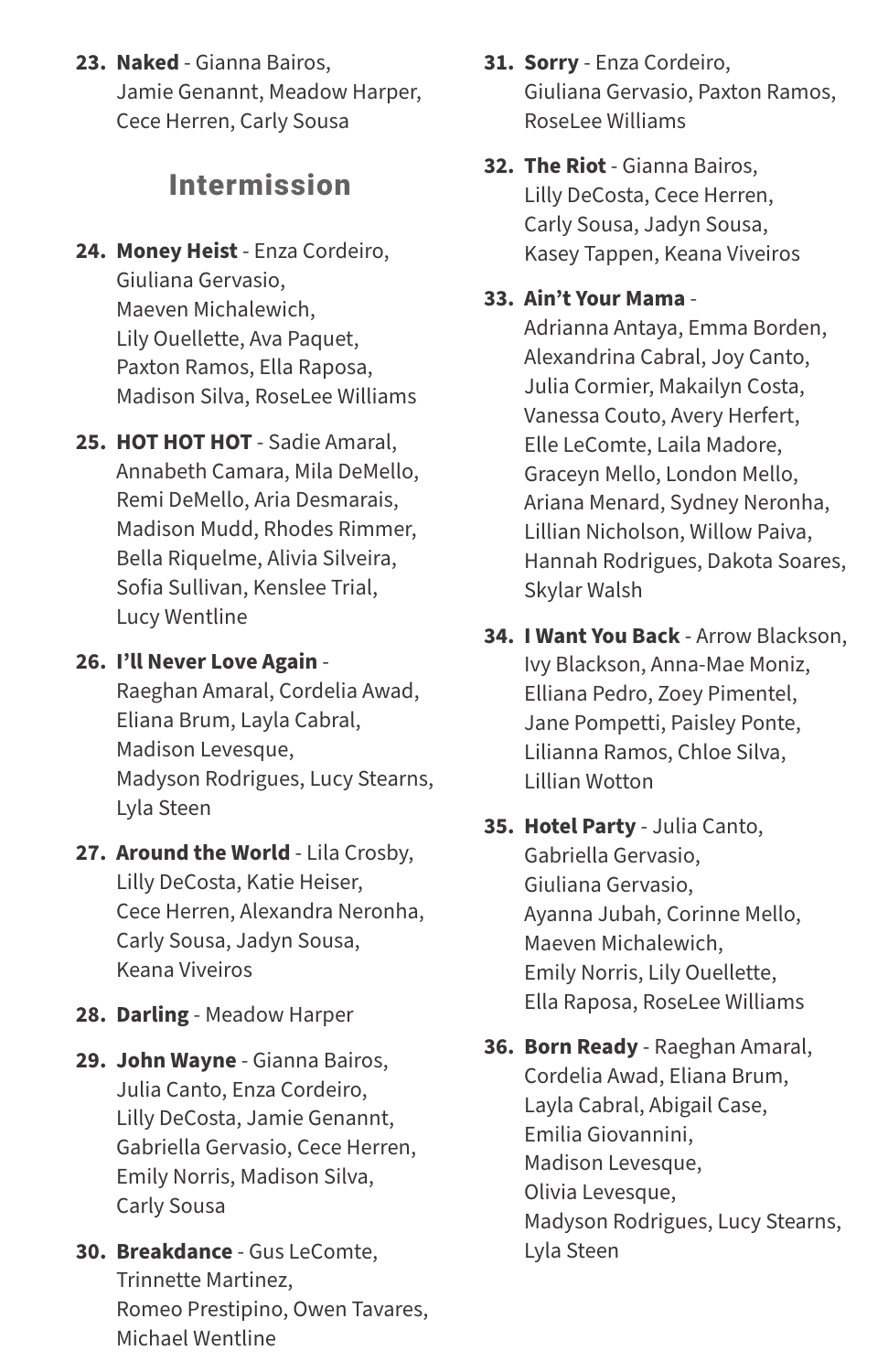- **37. Hurts Like Hell**  Gianna Bairos, Jamie Genannt, Meadow Harper, Cece Herren, Carly Sousa
- **38. Let Them Know** Lila Christy, Olivia Connelly, Lila Crosby, Kaitlyn Geiger, Katie Heiser, Alexandra Neronha, Olivia Perreira, Madeleine Powell, Hailey Travassos
- **39. Sax**  Makailyn Costa, Ava Dumoulin, Avery Herfert, Laila Madore, Graceyn Mello, London Mello, Lillian Nicholson, WIllow Paiva, Harper Wentline
- **40. Guess I'm In Love** Julia Canto, Gabriella Gervasio, Giuliana Gervasio, Maeven Michalewich, Emily Norris, Ava Paquet, Paxton Ramos, Ella Raposa, RoseLee Williams
- **41. Case Of The Remix** Gianna Bairos, Lilly DeCosta, Cece Herren, Carly Sousa, Jadyn Sousa, Kasey Tappen, Keana Viveiros
- **42. Prisoner** Adrianna Antaya, Emma Borden, Eliana Brum, Layla Cabral, Abigail Case, Makailyn Costa, Vanessa Couto, Emilia Giovannini, Madison Levesque, Olivia Levesque, Laila Madore, Graceyn Mello, London Mello, Ariana Menard, Sydney Neronha, Dakota Soares, Lucy Stearns, Lyla Steen, Skylar Walsh

**43. Out Here Grindin'** - Julia Canto, Enza Cordeiro, Gabriella Gervasio, Giuliana Gervasio, Ayanna Jubah, Corinne Mello, Maeven Michalewich, Ava Nicholson, Emily Norris, Lily Ouellette, Ava Paquet, Paxton Ramos, Ella Raposa, Madison Silva, Alana Silveira, RoseLee Williams

#### **44. Colors of the Wind** -

Emily Almeida, Catia Aylward, Bay Britto, Gray Cantara, Ava Dumoulin, Aura Frias, Brinley Jeffers, Mya Kennedy, Riley LeClerc, Sophia Louis, Harper Wentline

- **45. Jump** Aubree DeAlmeida, Avriana DeAlmeida, Quinn Mello, Anna-Mae Moniz, Zoey Pimental, Paisley Ponte, Chloe SIlva, Lucy Wentline, Owen Wilkinson, Lillian Wotton
- **46. Love In The Dark** Gianna Bairos, Enza Cordeiro, Lilly DeCosta, Jamie Genannt, Gabriella Gervasio, Meadow Harper, Cece Herren, Emily Norris, Ava Paquet, Madison Silva, Carly Sousa

#### The End